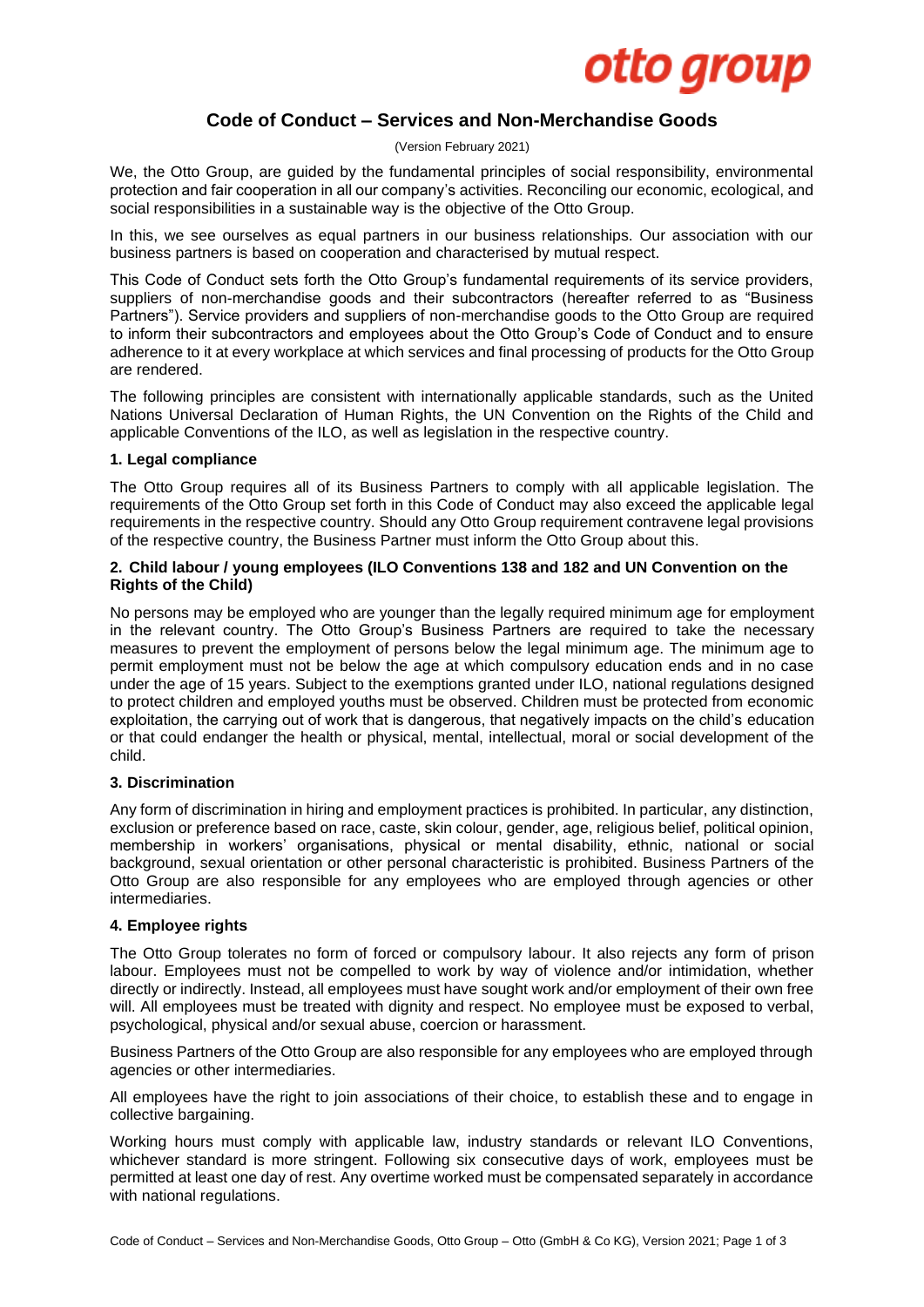

# **5. Compensation**

Business Partners guarantee that the wages paid to employees equal or exceed the minimum wage prescribed by law or the applicable industry-specific minimum wage, whichever is higher. Where neither legal nor industry-specific minimum wages exist, the Business Partner must ensure that the wages paid shall be sufficient to cover an employee's basic needs, taking into account individually occurring circumstances (such as purely supplementary income, part-time work, etc.).

#### **6. Health & Safety**

Business Partners shall provide a safe and healthy working environment.

Business Partners shall adopt the measures needed to prevent such accidents and health hazards as may arise in connection with work. For this purpose, Business Partners must put in place systems capable of detecting, avoiding and responding to potential health and safety hazards. In addition, they guarantee that employees are periodically updated and trained on applicable health and safety regulations as well as any precautions taken. Business Partners must document this.

#### **7. Environmental protection**

The protection of nature and the environment is an integral component of the Otto Group's business practice. Business Partners must comply with all applicable environmental regulations. They are further expected to undertake an ongoing effort to prevent and reduce environmental contamination. Processes and standards prescribed for waste management, for the handling and disposal of chemicals and other hazardous substances as well as for emissions and waste-water treatment must be observed, with special emphasis placed on the protection and preservation of natural resources.

#### **8. Bribery and corruption**

The Otto Group does not tolerate any form of bribery or corruption. All Business Partners as well as their employees must conduct themselves in such a way so as to avoid any personal dependency, obligation or influence. In particular, all employees and Business Partners are expected to behave in a professional manner guided by fairness and full compliance with applicable national and international regulations. In addition, Business Partners shall introduce anti-bribery and anti-corruption policies to be observed by all their business divisions. Where gifts are presented in adherence to a country's individual customs or etiquette, care must be taken to ensure that such gifts do not give rise to obligatory dependencies and that applicable national laws and regulations are observed.

Information on corrupt practices is to be reported to the Otto Group or the independent external ombudsman (see Point 10).

#### **9. Monitoring Code of Conduct**

At the request of the Otto Group, Business Partners are obliged to have their work and production sites undergo social audits with regard to adherence to this Code of Conduct.

Direct Business Partners guarantee that, whenever the need arises, the Otto Group itself or any indipendent third party authorised by the Otto Group may conduct a review of the Business Partner's compliance with the principles set forth in this Code of Conduct at the direct Business Partner's premises, or other suppliers' premises working on the Business Partner's behalf. For this purpose, the direct Business Partner undertakes to name the production sites accordingly.

If instances of non-compliance are discovered, Business Partners are obliged to take immediate remedial action, with the Otto Group allowing sufficient time for such actions.

Regardless of whether the direct Business Partner or other suppliers working on its behalf have violated the principles set out in this Code of Conduct and appropriate remedial action is not taken, the right to extraordinary termination of the business relationship with the business partner for good cause by the Otto Group remains unaffected and is not restricted by this.

#### **10. Procedure for complaints**

Complaints or information about violations of this Code of Conduct may be reported to the Otto Group (see below for contacts) at any time, also anonymously.

Individuals filing a complaint are asked only to report such complaints and information they believe in good faith to be true.

All Business Partners guarantee that individuals filing complaints will not be subject to reprisals or disciplinary action of any kind.